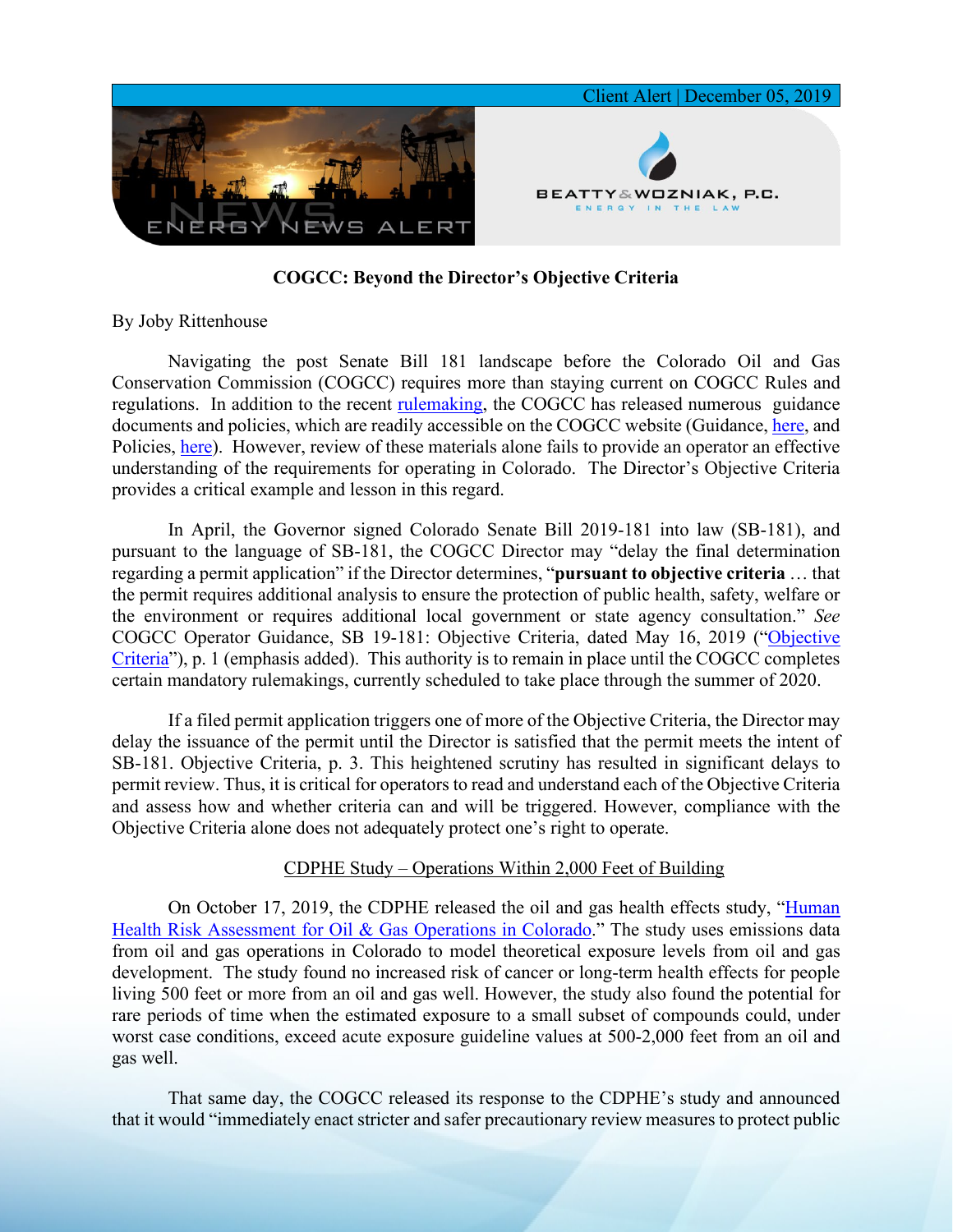health, safety, welfare, the environment and wildlife, which align with our mandate under SB 19- 181," including a "new plan for permit review." COGCC Response to CDPHE's Oil & Gas Health Effects Study Press Release [\(Press Release\)](http://cogcc.state.co.us/documents/media/Press_Release_COGCC_Response_to_CDPHE_Study_20191017.pdf), p. 2. This "new plan" included an *adjustment* to the previously released Objective Criteria.

The first of the Objective Criteria provides as follows:

(1) Oil and Gas Locations within 1,500 feet of a Building Unit or High Occupancy Building, which include Urban Mitigation Area ("UMA") and Large UMA Facility ("LUMAF") locations [will receive heightened review by the Director].

However, as a result of the CDPHE study, the COGCC has determined that extra scrutiny is to be applied to any location within 2,000 feet of a building unit for pending permits. Therefore, any permit for a well or location within 2,000 feet of an occupied building is subject to heightened scrutiny.

## COGCC November 19, 2019 Operator Group Meeting

Thus, operators must not only be cognizant of COGCC Rules and regulations, but guidance documents and Objective Criteria, as well as press releases issued by the COGCC in response to other state agency studies. However, it does not stop here. The COGCC holds monthly operator group meetings during which COGCC staff provides updates and, as the most recent meeting demonstrates, imposes additional COGCC policies. During the November 19, 2019 Operator Group Meeting, COGCC Staff announced the following:

- Based on the CDPHE study, the COGCC will apply increased scrutiny for all locations within 2,000 feet of a building unit for all pending permits as well as permits that have been *recently approved but for which construction has not yet begun*.
- For these newly-issued permits (for which construction has not yet begun), the COGCC "expects" operators to proactively reach out to the COGCC to discuss the location and ensure protection of the public health, safety, welfare, the environment, and wildlife resources.
- For permits (within 2,000 feet of a building unit), the COGCC is "encouraging" operators to provide information regarding results of the CDPHE study to all building unit **occupants** (not owners) within 2,000 feet of a location.
- The COGCC is asking that operators engage in this process voluntarily; however, under certain circumstances, staff will require notification in order to continue processing permits.
- Furthermore, under certain circumstances the COGCC may require the operator obtain signatures from building unit occupants confirming receipt of notice.

## **COGCC: "So…about that 60-day approval requirement…"**

SB-181 amended the Oil and Gas Conservation Act which, among other things, empowered land use authority to local government to determine siting of oil and gas facilities and